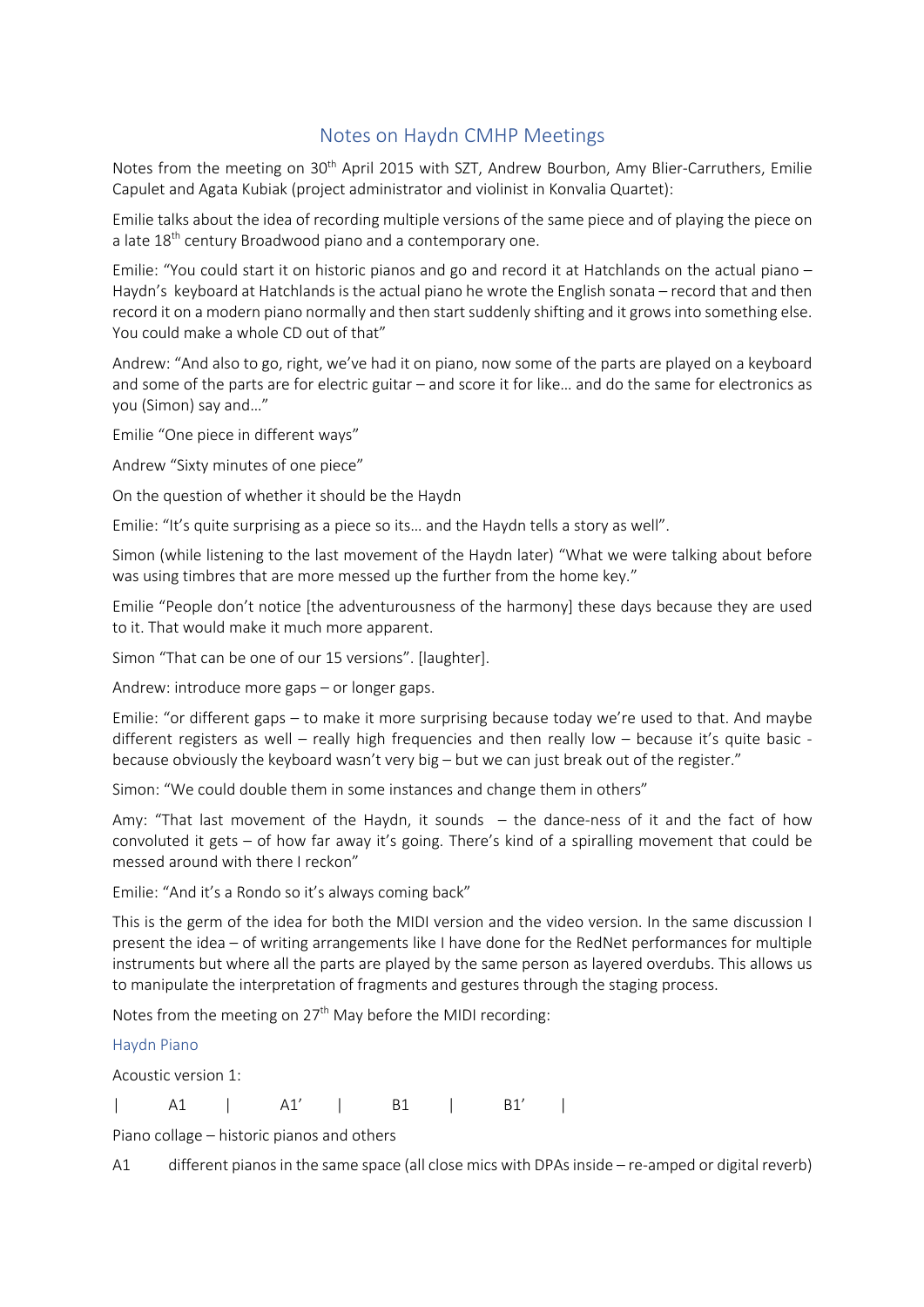A1' similar piano collage but in different space (and with different lines on different pianos in different spaces?)

A2 also include different types of historical media?

 $A2'$ 

Acoustic version 2:

| A2 | A2' | B2 | B2' |

A2 Accompaniment is played as block chords and amplitude is rhythmically varied in time with the rhythmic pulse of the parts. Thematic/melodic material is recorded separately. The harmonic density of the block chords is varied – unison, octaves, 4 part chords etc

A2' Same except that thematic/melodic material is played or processed to create gestural approximations of the material. The density of the clock chords is further away from the range and density of the original harmony (but same chords)

B2 The harmony only appears where the thematic/melodic material was and is processed with the same rhythmic pattern. The accompaniment is only played as fragments to suggest the repeated gesture

B2' Same except that they are transposed to different octaves and are processed as a dub mix in a more extreme way.

Acoustic version 3

| A3 | B3 |

Helpinstil version

A3 processed versions of parts through pedals and racks etc

B3 Gets more extreme – re-amped in resonant spaces to replace the piano case resonance.

MIDI version 1

| A4 | B4 |

human versus machine? Very electronic/synthetic sound with lots of expressive response to touch and velocity but call and response phrases are answered by mechanical versions – quantised, same velocity and same timbre.

MIDI version 2

| A5 | B5 |

portamento version that converts intervals into slides

MIDI version 3

| A5 | B5 |

aleatoric version – Progressively this happens more as the piece develops. Use the rhythmic element of the performance and randomise the pitches. Then randomise the MIDI channels of each note between 1 and 6 and separate them out into six parts. Each part is recorded via a disklavier (or the groovy Steinway hi-res version) and then re-recorded in a different space (in Piotrowice Nyskie?)

By  $11<sup>th</sup>$  June – a meeting with UWL's press department has the following on the agenda for the Haydn:

• video See Emilie Play… - piece performed on different instruments in and around London. 20 – 30 seconds on each instrument / venue which are then strung together to play the whole piece.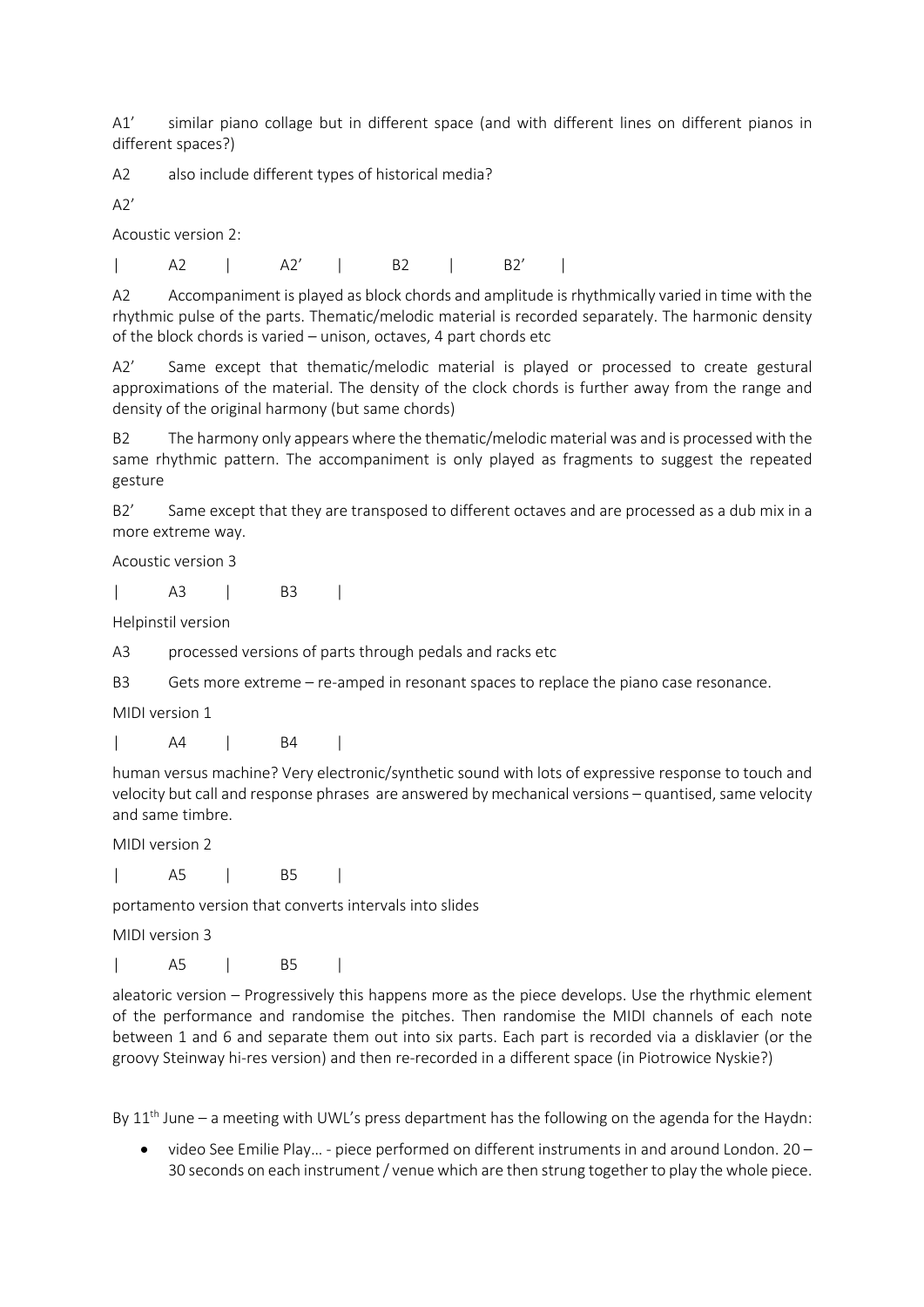(This idea grew out of Andrew playing the Youtube video of the Wikidrummer (https://www.youtube.com/watch?v=mY-f68J5PPo) at the previous meeting). The audio would be recorded with a binaural dummy head.

- audio version on the Steinway D in Vestry Hall with multiple microphones and the Helpinstill piano pick-up.
- MIDI version performance already recorded in May on a Roland weighted keyboard and performed to a click track (but the programming and mixing will not be complete until September)
- Commission different producers to remix 16 bars for each producer
- remix student competition

| <b>July 2014</b>                       | recording<br>First<br>experiments<br>Emilie<br>and<br>Mine<br>with<br>Dogantan-Dack |                                                                                                                                                                                                                                                                                                               |
|----------------------------------------|-------------------------------------------------------------------------------------|---------------------------------------------------------------------------------------------------------------------------------------------------------------------------------------------------------------------------------------------------------------------------------------------------------------|
| Feb 2015                               | In Modern Dress - RedNet<br>multi-piano live surround mixes<br>in Lawrence Hall     |                                                                                                                                                                                                                                                                                                               |
| 22 <sup>nd</sup> April 9am - 11am      | First CMHP meeting                                                                  |                                                                                                                                                                                                                                                                                                               |
| $30th$ April 9am - 11am                | <b>CMHP</b> meeting                                                                 |                                                                                                                                                                                                                                                                                                               |
| $12^{th}$ May 2.30pm - 3.30pm          | Meeting with Emily re: Haydn                                                        |                                                                                                                                                                                                                                                                                                               |
| 27 <sup>th</sup> May 10am - 12:00pm    | Group meeting CMHP                                                                  |                                                                                                                                                                                                                                                                                                               |
| 27 <sup>th</sup> May 2015 3.30pm - 7pm | MIDI files 01 - Emilie plays MIDI<br>version into Logic Pro                         |                                                                                                                                                                                                                                                                                                               |
| 27th May 6.15pm - 7.15pm               | Haydn Piano Ideas 27 <sup>th</sup> May<br>2015 EC and SZT.docx                      |                                                                                                                                                                                                                                                                                                               |
| $27th$ May 7pm - 7.10                  | MIDI file 02                                                                        |                                                                                                                                                                                                                                                                                                               |
| $28^{th}$ May 7.30pm - 10.30pm         | MIDI file 03                                                                        | 9pm email sent by SZT: Let me<br>know what you think. It's only the<br>first 60 bars so far, but I'm enjoying<br>it.<br>I'd like to get it played back on a<br><b>Disklavier</b><br>another<br><b>MIDI</b><br><b>or</b><br>controlled 'real' piano - and maybe<br>do some other strange things<br>further in. |
|                                        |                                                                                     | I'm assuming this would come near<br>the end of the album full of Haydn<br>versions.<br>S.                                                                                                                                                                                                                    |
| $1st$ June $11am - 12.30pm$            | with<br>Emilie<br>Meeting<br>re:<br>recording                                       |                                                                                                                                                                                                                                                                                                               |
| 8 <sup>th</sup> June                   |                                                                                     | Week of recording booked in<br>Vestry?                                                                                                                                                                                                                                                                        |
| 9 <sup>th</sup> June                   |                                                                                     |                                                                                                                                                                                                                                                                                                               |
| 11 <sup>th</sup> June from 9am -       | MIDI file 04                                                                        |                                                                                                                                                                                                                                                                                                               |
| 11 <sup>th</sup> June                  | Comms<br>Meeting<br>agenda<br>includes 'See Emilie Play' video                      |                                                                                                                                                                                                                                                                                                               |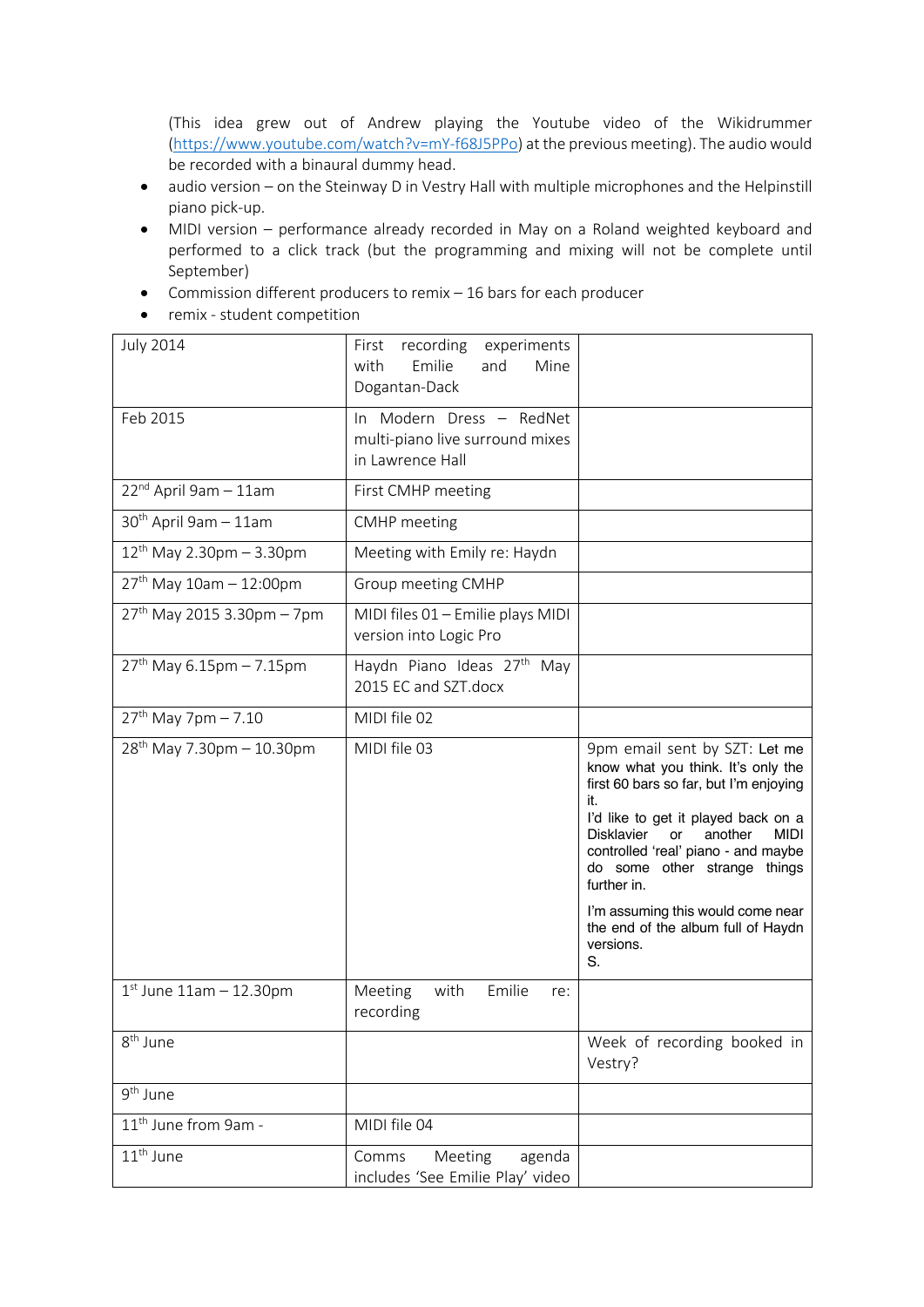|                                      | montage, MIDI version,<br>sections produced by different<br>producers versions and student<br>re-mix<br>composition<br>$\sqrt{2}$<br>competition version |  |
|--------------------------------------|----------------------------------------------------------------------------------------------------------------------------------------------------------|--|
| 12 <sup>th</sup> June to 7.30pm      | MIDI file 04                                                                                                                                             |  |
| 12 <sup>th</sup> June 7.30pm         | MIDI file 05                                                                                                                                             |  |
| $12^{th}$ June 7.30pm - 7.45pm       | MIDI file 06                                                                                                                                             |  |
| $12th$ June 8.15pm -                 | Sibelius Haydn Map from MIDI<br>file                                                                                                                     |  |
| 15 <sup>th</sup> June 2.20pm         | aleatoric<br><b>MIDI</b><br>Haydn<br>(recording)                                                                                                         |  |
| 20 <sup>th</sup> June 2.25pm         | Haydn<br>aleatoric<br><b>MIDI</b><br>(recording)                                                                                                         |  |
| $13th - 17th$ July                   | Vestry Recordings booked                                                                                                                                 |  |
| $14^{th} - 16^{th}$ July             | Haydn<br><b>MIDI</b><br>aleatoric<br>LH1<br>(recording)                                                                                                  |  |
| 15 <sup>th</sup> July 5.30pm         | Haydn Piano Map.docx                                                                                                                                     |  |
| 16 <sup>th</sup> July from 10.30pm   | MIDI file 07                                                                                                                                             |  |
| $20^{th} - 24^{th}$ July             | Vestry Recordings booked                                                                                                                                 |  |
| $23^{\text{rd}}$ July 10.30am - 12pm | Video and dummy head in<br>Wigmore Hall                                                                                                                  |  |
| $3^{\text{rd}} - 4^{\text{th}}$ Aug  | Neil Heyde recording in Vestry                                                                                                                           |  |
| 29 <sup>th</sup> August tp 1.15pm    | MIDI file 07                                                                                                                                             |  |
| 29 <sup>th</sup> August from 2.15pm  | MIDI file 08                                                                                                                                             |  |
| $10^{th}$ Sep 2015                   | MIDI segment bounces for<br>video                                                                                                                        |  |
| $11^{th}$ Sep 11am - 12.30pm         | RMA gig in Birmingham                                                                                                                                    |  |
|                                      |                                                                                                                                                          |  |
| Sep 20 <sup>th</sup> all day         | rehearsal<br>Moden<br>Dress<br>In.<br>Vestry Hall                                                                                                        |  |
| $21^{st}$ Sep 6pm - 8pm              | Modern<br>Dress<br>concert<br>In.<br>Lawrence Hall                                                                                                       |  |
| 27 <sup>th</sup> Sep 11.30pm         | Haydn-video.mp4 created                                                                                                                                  |  |
| $29^{th}$ Sep - $1^{st}$ Oct         | Lawrence Hall rehearsals for<br>Kings Place                                                                                                              |  |
| $2nd$ Oct 10am - 12pm                | Franck rehearsal                                                                                                                                         |  |
| 4 <sup>th</sup> Oct all day          | Lawrence Hall rehearsal                                                                                                                                  |  |
| $6th$ Oct 8pm - 10pm                 | Franck rehearsal                                                                                                                                         |  |